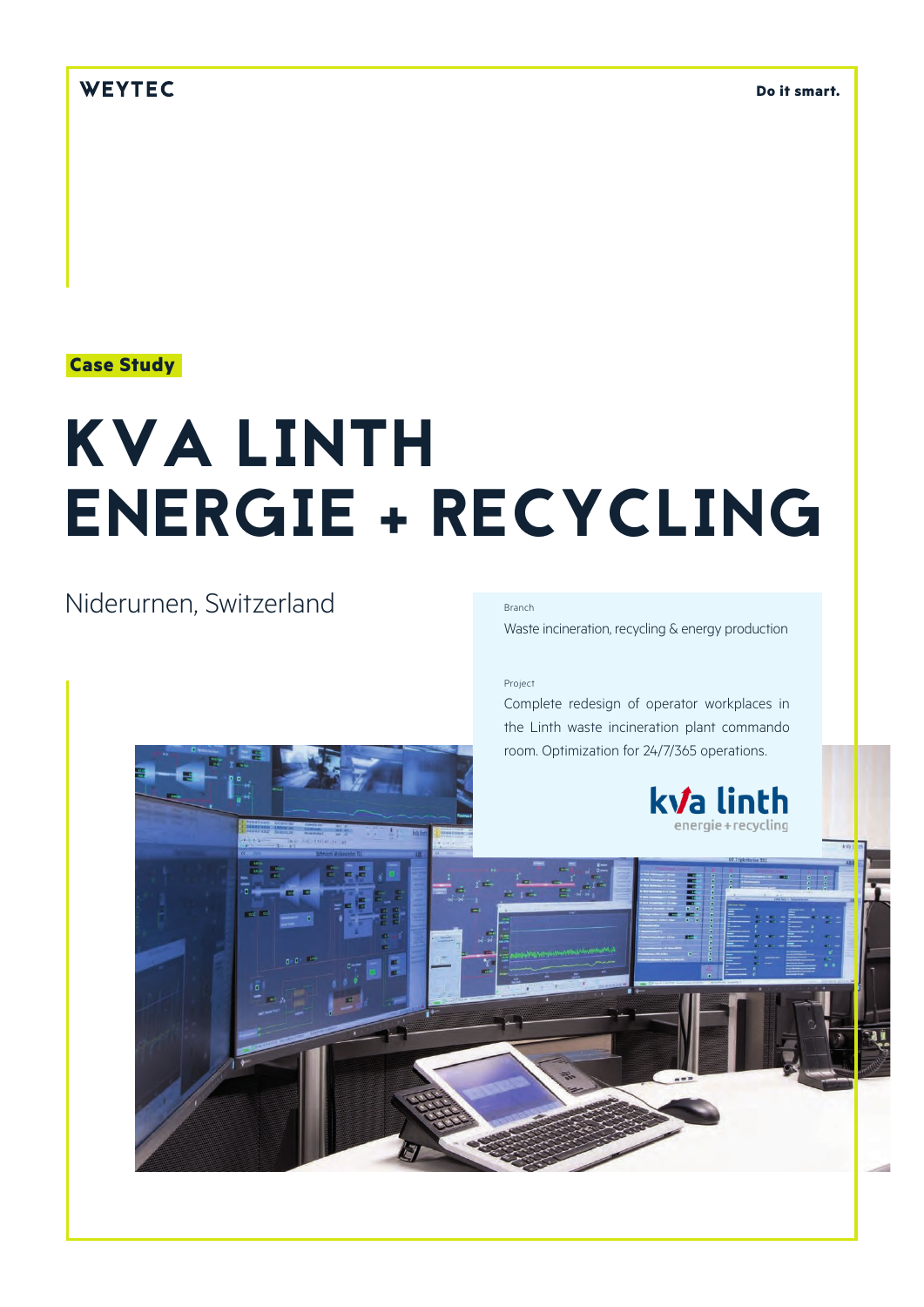#### **Customer**

In the modern KVA Linth plant, waste is not simply incinerated, but is used to generate thermal energy for electricity and district heating. KVA Linth also separates iron scrap from incineration residues. With the realization of far-reaching renovations, the consortium (arising from the merger of 28 local municipalities) has made a clear commitment to environmental protection. The ecological impact has been reduced to an absolute minimum.

The Linth waste incineration plant uses the waste heat from waste recycling to supply customers with ecological district heating. A district heating network functions like a large central heating system. Instead of generating heat in each individual building, the Lint waste incineration plant supplies an entire region.

#### **Background**

The commando room is the switching centre of the Linth waste incineration plant. The entire plant is controlled and monitored from here around the clock, 365 days a year. The crane that feeds the incinerator with refuse is also operated from here. The commando room was completely renovated in 2016, including the deployment of a new process control system that makes it easier to evaluate and process data. A static circuit diagram made way for a modern dynamic video wall, the workplaces were redesigned for ergonomics and the technical furniture was replaced.

#### **Video wall**

The static so-called "mosaic" mimic diagram was replaced by a dynamic video wall consisting of 10x 60" modern rear projection cubes. The video wall offers full flexibility with regard to the switching and display of sources. It displays not only the new 800xA distributed control system from ABB, but also CCTV video images of the incinerator itself, office information, alarms, etc.

The generous video wall is the eye-catcher in the new control room. It is also used for educational purposes and for public relations, e.g. during public tours of the facilities.



Before: A static circuit diagram After: A dynamic video wall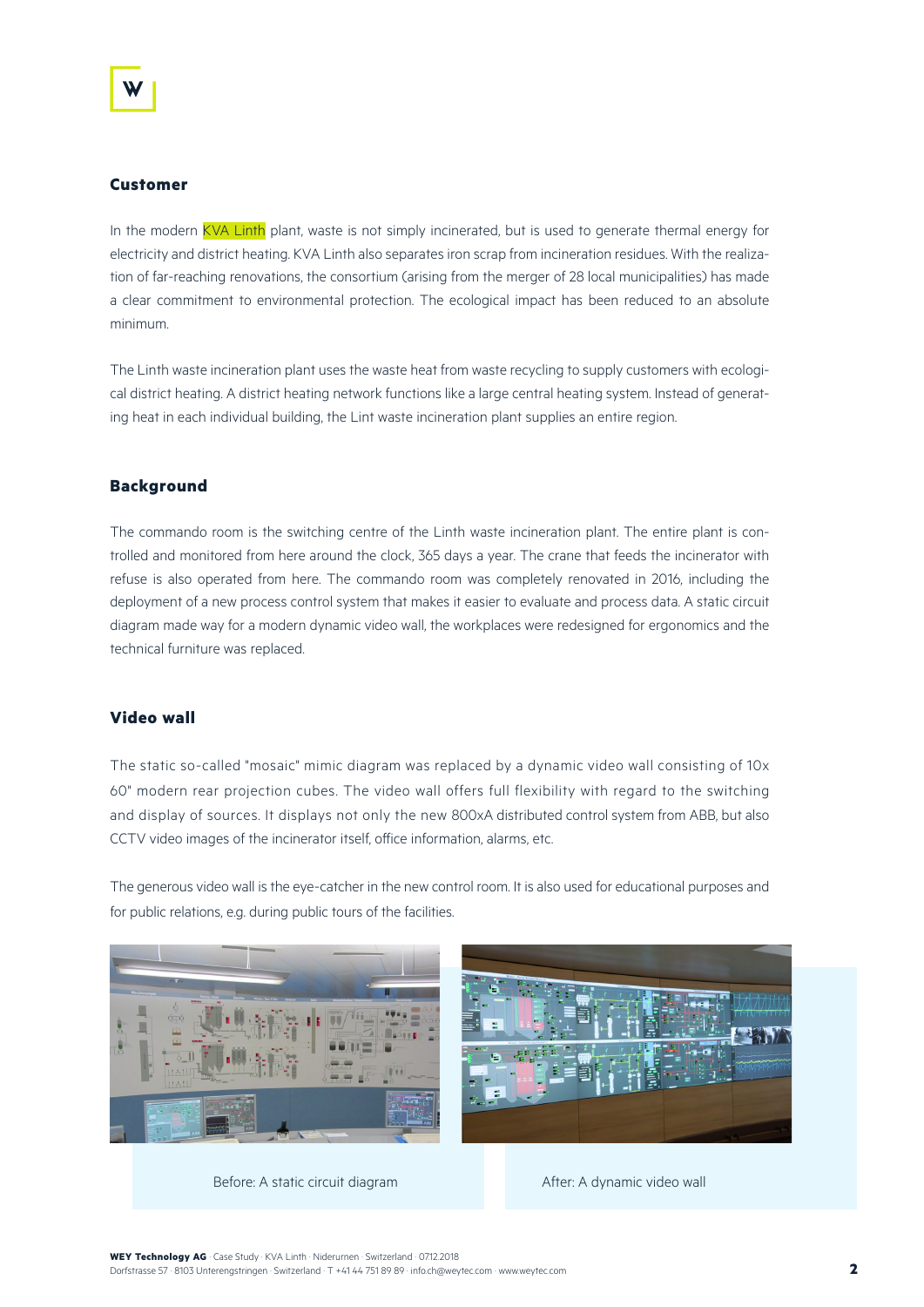#### **WEYTEC smartCONTROL**

With WEYTEC smartCONTROL, every image on the video wall is freely selectable, placeable and scalable. The dispatchers can use shortcuts on the tailor-made keypads of the smartTOUCH keyboards to select between different video wall presets. This makes it much more intuitive and faster than ever before to use the new process control system.

#### **The Project with ABB**

When KVA Linth decided to renew their control system, they opted to completely redesign the commando room. ABB was the general contractor and after conducting their own research, ABB chose the WEYTEC solution as the smart addition to the overall package. The WEYTECdistributionPLAT-FORM makes it possible to display all information sources on any screens, including the video wall, and to operate the entire working environment via a single multifunctional keyboard.



Ergonomic handling of all systems

#### **Benefits**

All KVA Linth systems are now available at every desk and there are no longer different keyboards for different systems. Noisy PCs have been removed from the commando room and are now stored in a central, secure and efficiently cooled system room. This results in more ergonomic and efficient workplaces for the operating personnel.

The new video wall is much more flexible than its predecessor: it dynamically displays all image material (process control system, video camera streams, office programs, etc.) and is faster, easier and more efficient to control.